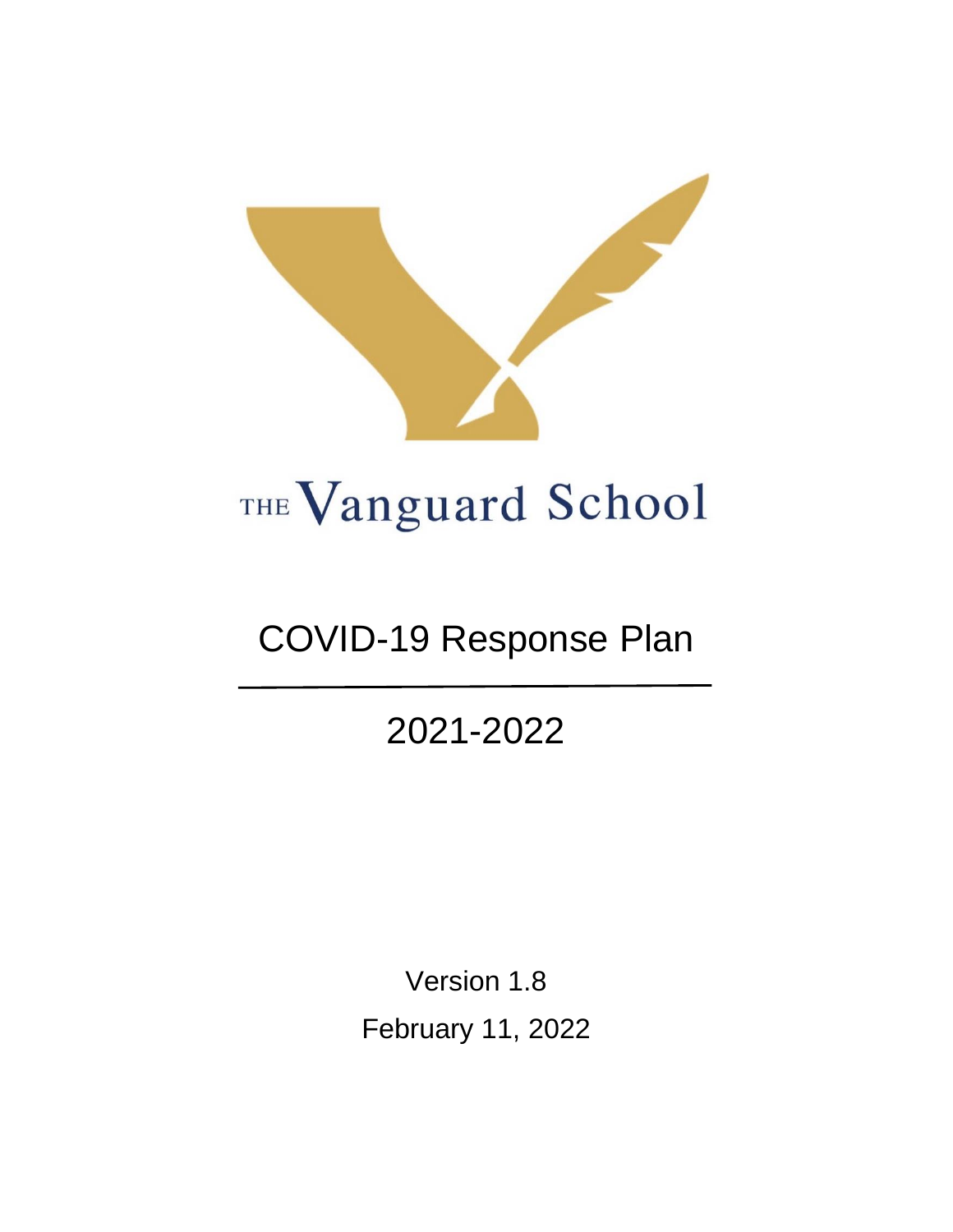## **The Vanguard School COVID-19 Response Plan**

This document represents The Vanguard School's COVID-19 Response Plan as of February 11, 2022.

This plan is designed in response to the most recent information and recommendations available from El Paso County Public Health (EPCPH) and the Colorado Department of Education (CDE). It has been developed in consideration of our mission as a school and according to our capacity to meet those recommendations given current resources and limitations.

As everyone knows, the details of the COVID-19 virus and the necessary responses can evolve rapidly. New information or directives from either El Paso County or the State of Colorado may materialize at any time and dictate a rapid shift in the school's approach to keeping students and staff safe, including a change to the format in which we provide our instruction. As the situation evolves, we will communicate changes as soon as we are aware. Parents are encouraged to develop contingency plans well in advance that will allow them to support any potential shift to learning postures.

The circumstances around the COVID-19 virus have created many unique situations. Among those is the fact that, for us to effectively mitigate the challenges of the virus, everyone must act not only to keep himself safe, but also for the good of the entire community. Implementing this plan effectively for our school will require patience, perseverance, flexibility, and the cooperation of all members of our community, including staff, teachers, parents, and the student body. We are grateful for the support we continually receive from all members of our community and are looking forward to continuing to partner with you on behalf of the development of our students.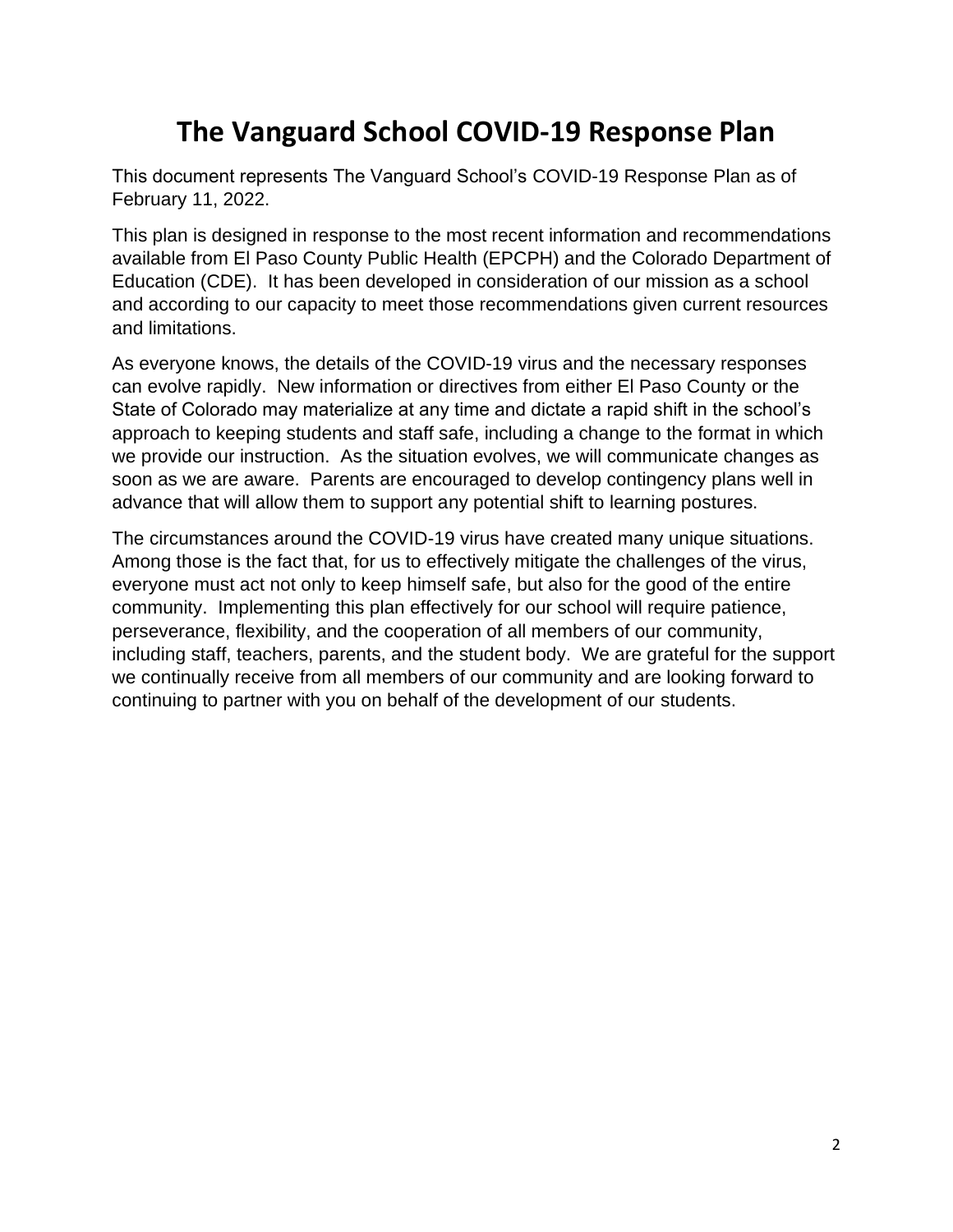## **General Information**

**Academic Calendar and School Day Schedules**

**[Click here](https://www.thevanguardschool.com/wp-content/uploads/2021/2021-2022%20Courser%20Round%20Up/Vanguard%202021-2022%20Academic%20Calendar%20%28board%20approved%204-21-21%3B%20revised%205.10.21%29.pdf) to view our academic calendar.**

#### **School Day Schedules by Grade Level**

**K-3:** 8:05 A.M. – 3:20 P.M.

**Junior High:** 8:15 A.M. – 3:30 P.M.

**4-6:** 8:00 A.M. – 3:15 P.M.

**High School**: 8:15 A.M. – 3:30 P.M.



## **Uniform Policy and Dress Code**

The school's K-8 Uniform Policy and High School Dress Code have been updated and are available on our website. **[Click here](https://www.thevanguardschool.com/about_us/policies_and_procedures/uniform_guidelines/)** to view.



### **Parents, Visitors, and Guests**

- Non-staff members are **not permitted** to enter the building before the start of school, during morning car line, or fifteen minutes after the end of morning drop-off. Non-staff members are not permitted to enter the building fifteen minutes prior to afternoon pick-up or during carline. Please see specific arrival/dismissal procedures and times for your child's building by clicking on the link in this document under drop-off and pick-up. All visitors must check in at the front office and visits must take place outside of the times mentioned above.
- Parents are permitted to attend assemblies after signing in at their respective front office; parents without parent ID badges will receive a visitor's badge.
- Parents are asked to make appointments to meet with school staff, and meetings may be scheduled using teleconferencing, email, and phone calls to help reduce the number of individuals in common areas.
- We ask that parents not loiter on school grounds.



### **Student Drop-off and Pick-up**

Please **[click here](https://www.thevanguardschool.com/about_us/policies_and_procedures/student_dropoff_pickup/)** to view our Drop-off and Pick-up Procedures.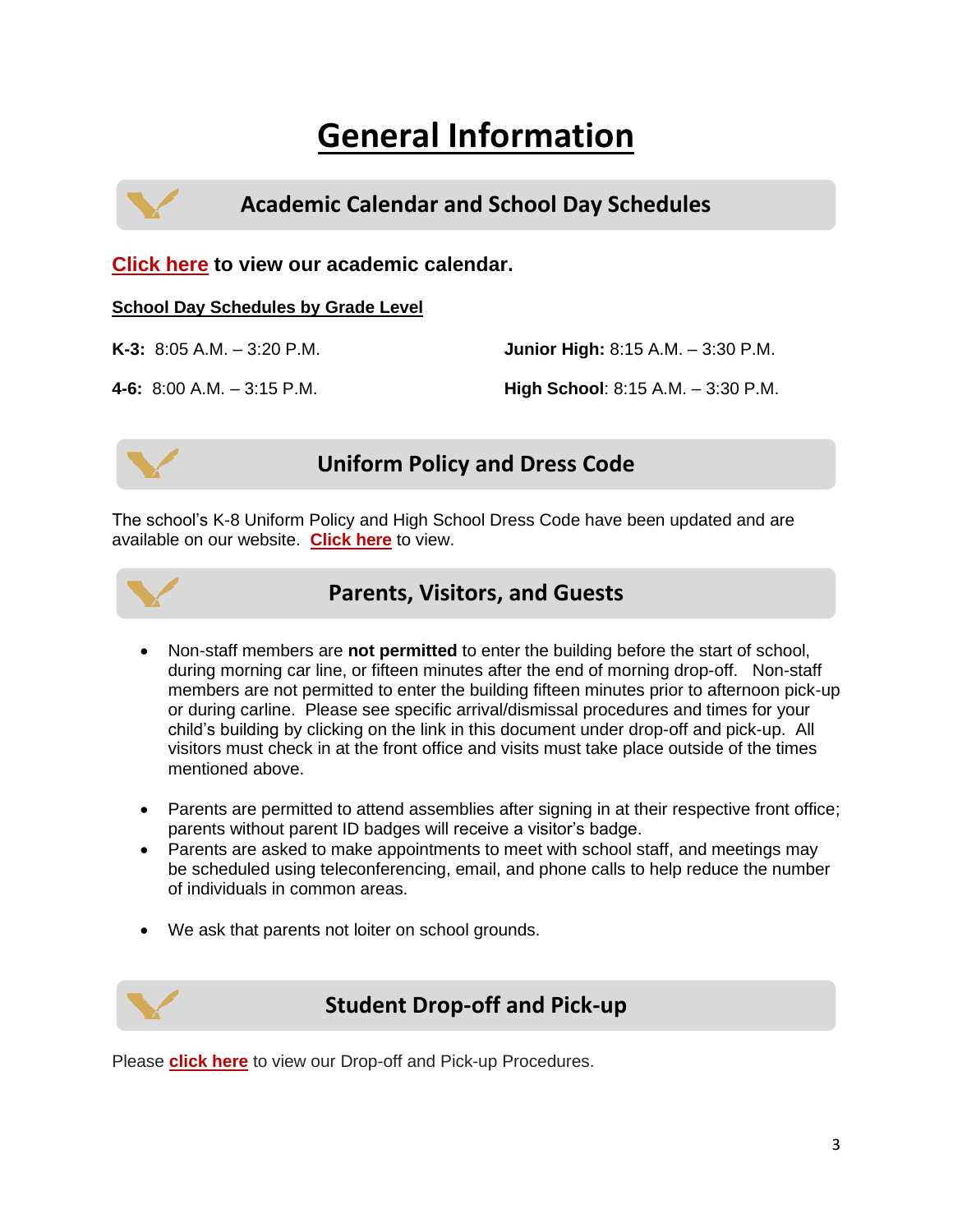

## **Early Pick-up**

If you pick up your child early from school for an appointment or any other reason, you should call your child's front office upon your arrival. We will retrieve your child from the classroom and bring them out to you. We have several parking spaces designated for this purpose.

### **Food Service and Hydration**

- **As a result of a USDA policy, all students in grades 4-12 at The Vanguard School are offered free school lunches, regardless of "Free and Reduced" lunch qualification.** This policy will continue until further notice. Parents **do not** need to fill out a form to take advantage of these free lunches, however, **it is very important that the school has this information, as this allows families to receive other support throughout the year that is available for qualifying families. Please complete District 11's [Application for Free and Reduced Price Meals.](https://www.d11.org/Page/2052)** Completion of this form is also necessary for families to continue receiving free and reduced lunch after this temporary policy expires. If you have any questions regarding this policy or our lunch program in general, please email **[info@TheVanguardSchool.com](mailto:info@thevanguardschool.com)**.
- Students in all grades are welcome to bring their lunch from home.
- **Students should bring a personal water bottle (must be clear/transparent) each day with their name clearly marked on the container**. Water bottle filling stations are available in all buildings.
- Students are required to sanitize their hands before and after meals.
- Elementary students eat lunch with their cohort groups in designated outdoor spaces, in their classrooms, or in other common areas where distancing can be maintained to the greatest extent possible.

## **Recess and Outdoor Activities**

- Students stay with their identified cohort during recess and other outdoor activities.
- Students are allowed time and are required to sanitize their hands both before and after recess and other outdoor activities.
- Parents are not permitted to visit during recess



## **Athletics and School Activities**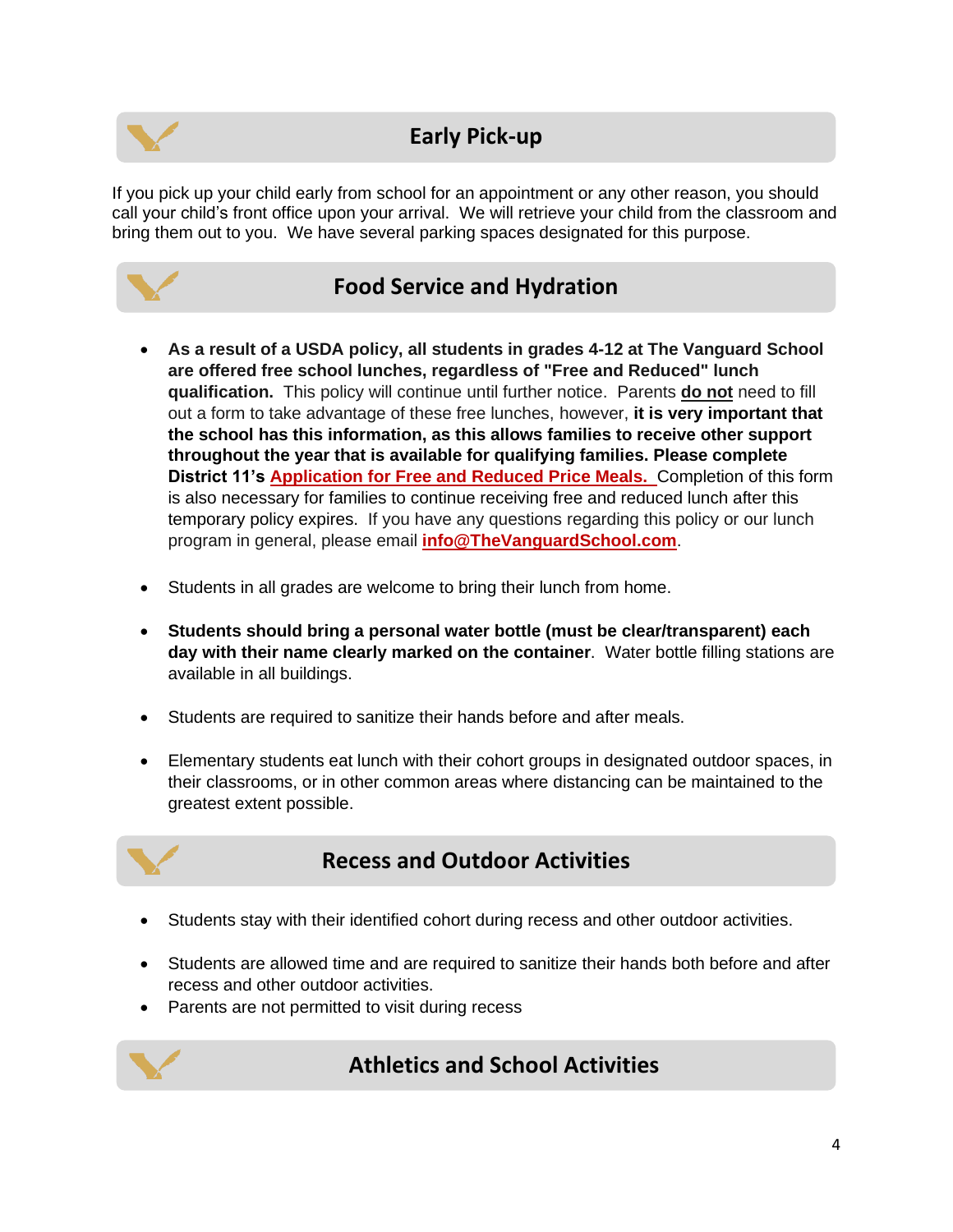- The Vanguard School believes athletics and other activities are essential in developing well-rounded, healthy, and resilient students. The district and our school support these programs to the full extent that the Colorado High School Activities Association (CHSAA) and the El Paso County Health Department allow.
	- o
- All events. will be evaluated prior to being held with specific mitigation measures implemented, or cancellation of the event, being communicated as necessary.
- School-provided transportation to athletic events and activities may be limited with the responsibility for student transportation to be arranged by parents. When transportation is provided by the school, masks will be required for all passengers and drivers.



**Per federal mandate, all students, regardless of age, and all adults are required to wear facial coverings while riding school-provided transportation.**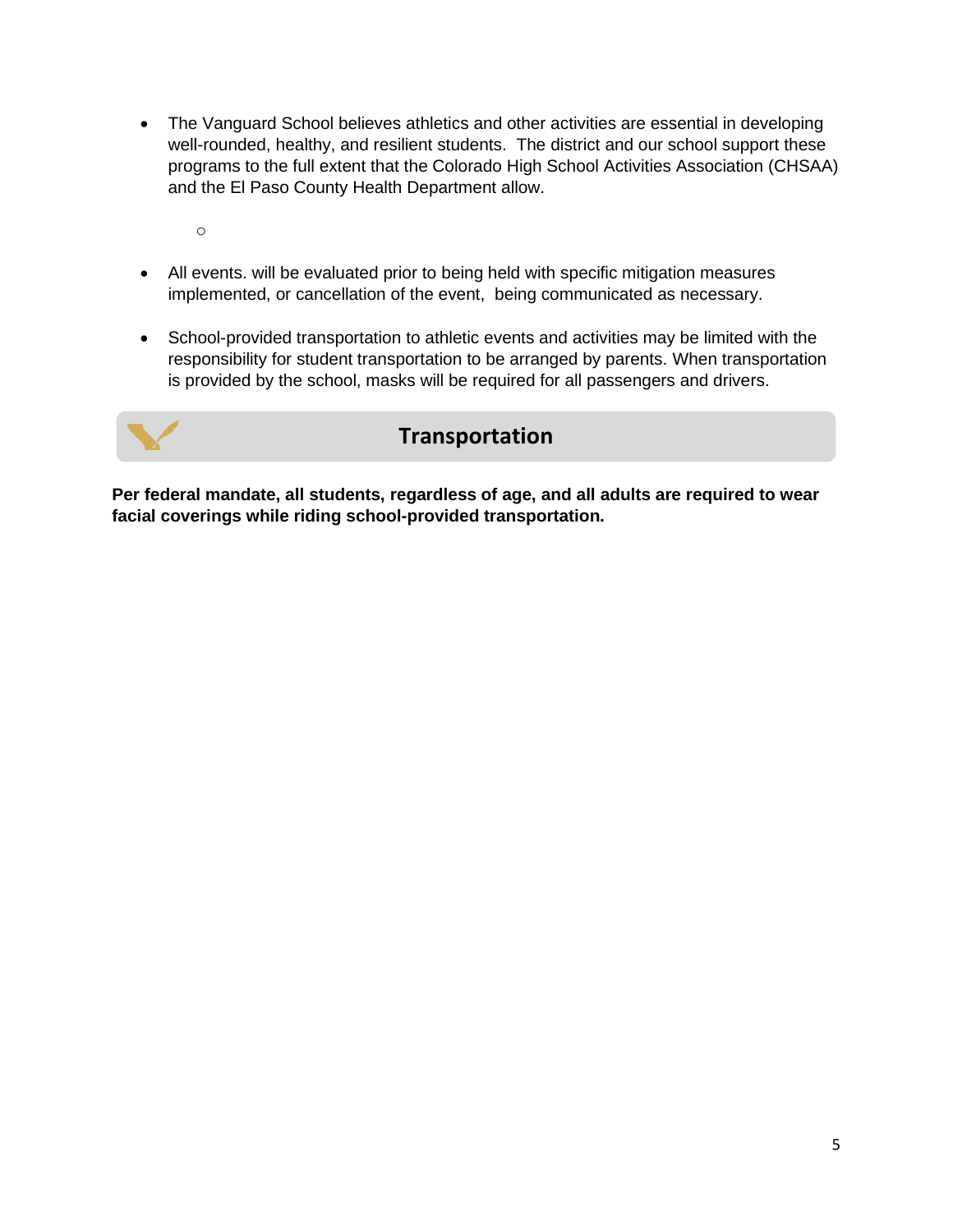## **Health and Sanitation**



### **Daily Health Screenings**

We are adhering to the guidance of El Paso County Public Health (ECPH), the Colorado Department of Education (CDE), and the state government as we make decisions.

This section contains information regarding health and sanitation, including instructions for daily health screenings, our plan for potential and positive COVID-19 cases, and more.

#### **One of the most important protective practices schools and parents can take is to require students and staff to stay home when they are ill.**

All students and staff should self-screen **before** entering school buildings as the best approach to ensure the lowest risk of virus transmission.

- Self-screening by parents at home with a temperature check and symptom check has been identified as the most effective strategy to achieve this objective.
- Staff and students are expected to self-screen before coming to school each day. **If they exhibit any of the symptoms below or feel feverish, they should stay home, and parents are encouraged to consult with their health care provider regarding next steps:**
	- $\circ$  Fever (100.4 or higher)
	- o Cough
	- o Shortness of breath
	- o Chills
	- o Muscle pain
	- o Sore throat
	- o Loss of sense of smell or taste
	- o Gastrointestinal symptoms of diarrhea
	- o Vomiting or nausea
- Children who present symptoms at school will be isolated from faculty and students in the health room or other designated safe space, and parents will be contacted immediately to take their child home.
- School administration reserves the right to send any student or staff member home if they are determined to be sick.
- **Students who have missed school due to illness must meet with the nurse prior to returning to school after their illness.**
- **All positive cases among students and staff, to include household members, should be reported using the school's on-line reporting tool on the school's website.**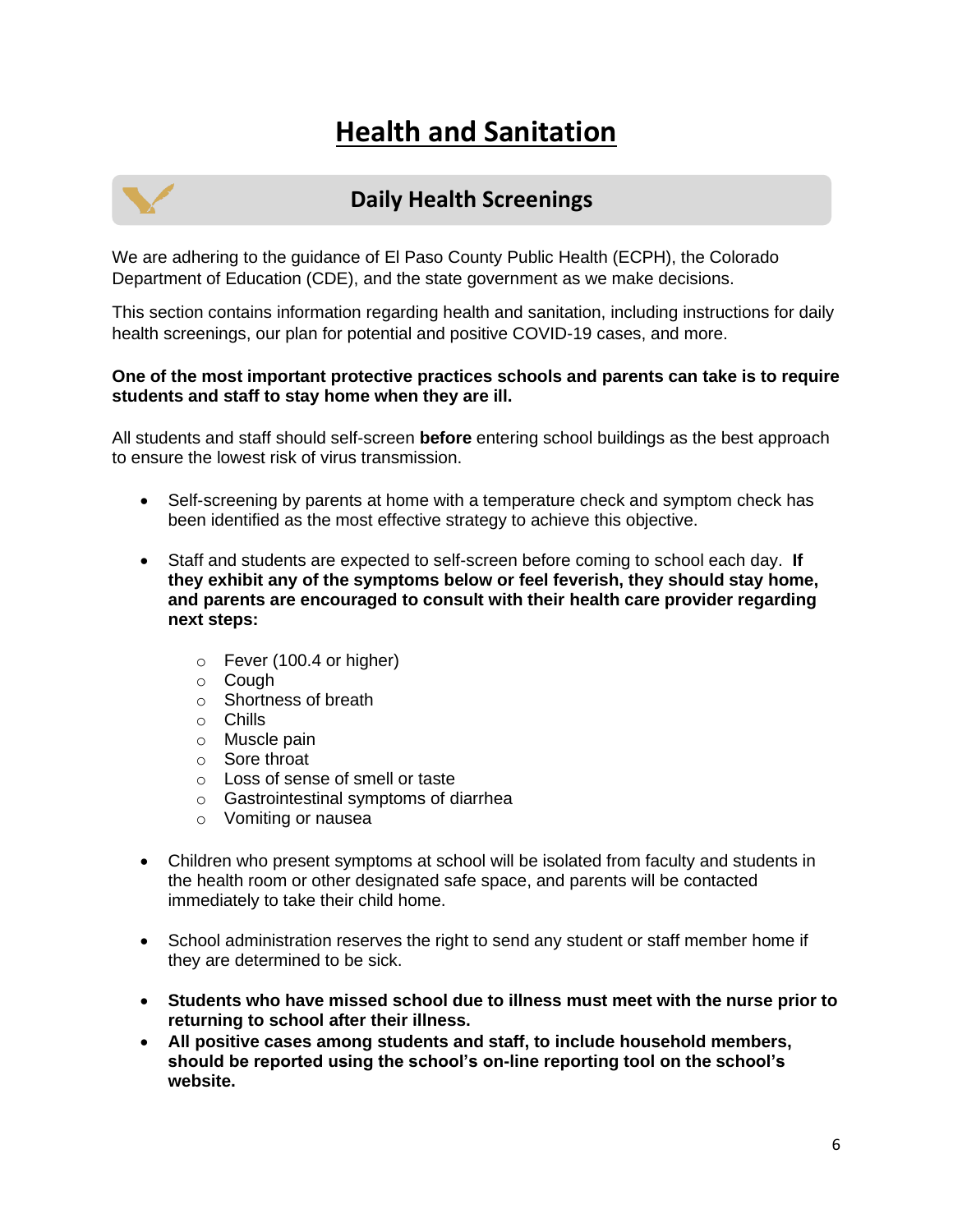

## **COVID Cases**

#### **COVID – POSITIVE**

- Individuals who test positive for COVID-19 (isolate).
	- Isolation is required per EPCPH guidance which became effective Dec. 18, 2021.
- The following applies to all cases, regardless of vaccination status:
	- Stay home for five days.
	- **E** If the individual has no symptoms through day five, they can return to school the following day with a mask through day 10.
	- **EXECT** If the individual develops any symptoms during the first five days, they must isolate through day 10 after symptom onset or date of positive test.
	- **.** If they have a fever, continue to stay home until the fever is resolved for 24 hours without the use of fever-reducing medication.

#### **HOUSEHOLD EXPOSURE**

- If an individual was exposed to a household member with COVID-19 (quarantine).
	- Quarantine of household contacts is required per EPCPH guidance which became effective Dec. 18, 2021.
	- **EXECT** If they have received a booster dose, completed the two-dose series of Pfizer or Moderna vaccine within the last six months, or completed the one-dose series of Johnson & Johnson vaccine within the last two months:
		- Wear a mask when around others for a full 10 days after the last exposure to the ill individual.
		- Test on day five, if possible.
		- **EXT** If the individual develops symptoms, get a test and follow the isolation instructions above.
	- **EXECT** If they completed the two-dose vaccine series of Pfizer or Moderna vaccine over six months ago and are not boosted, or if they received the one-dose vaccine series of Johnson & Johnson vaccine over two months ago and are not boosted, or if they are unvaccinated:
		- **•** The individual must quarantine (stay home) for five days after the last exposure to the COVID-19 positive person (beginning on day five if they are asymptomatic, or day 10 if their symptoms persist).
		- Wear a mask for the full 10 days after the last exposure.
		- Test on day five, if possible.
		- **E** If they develop symptoms, get a test and stay home.

#### **SCHOOL EXPOSURE**

■ If an individual was exposed to someone with COVID-19 in a routine classroom setting (quarantine).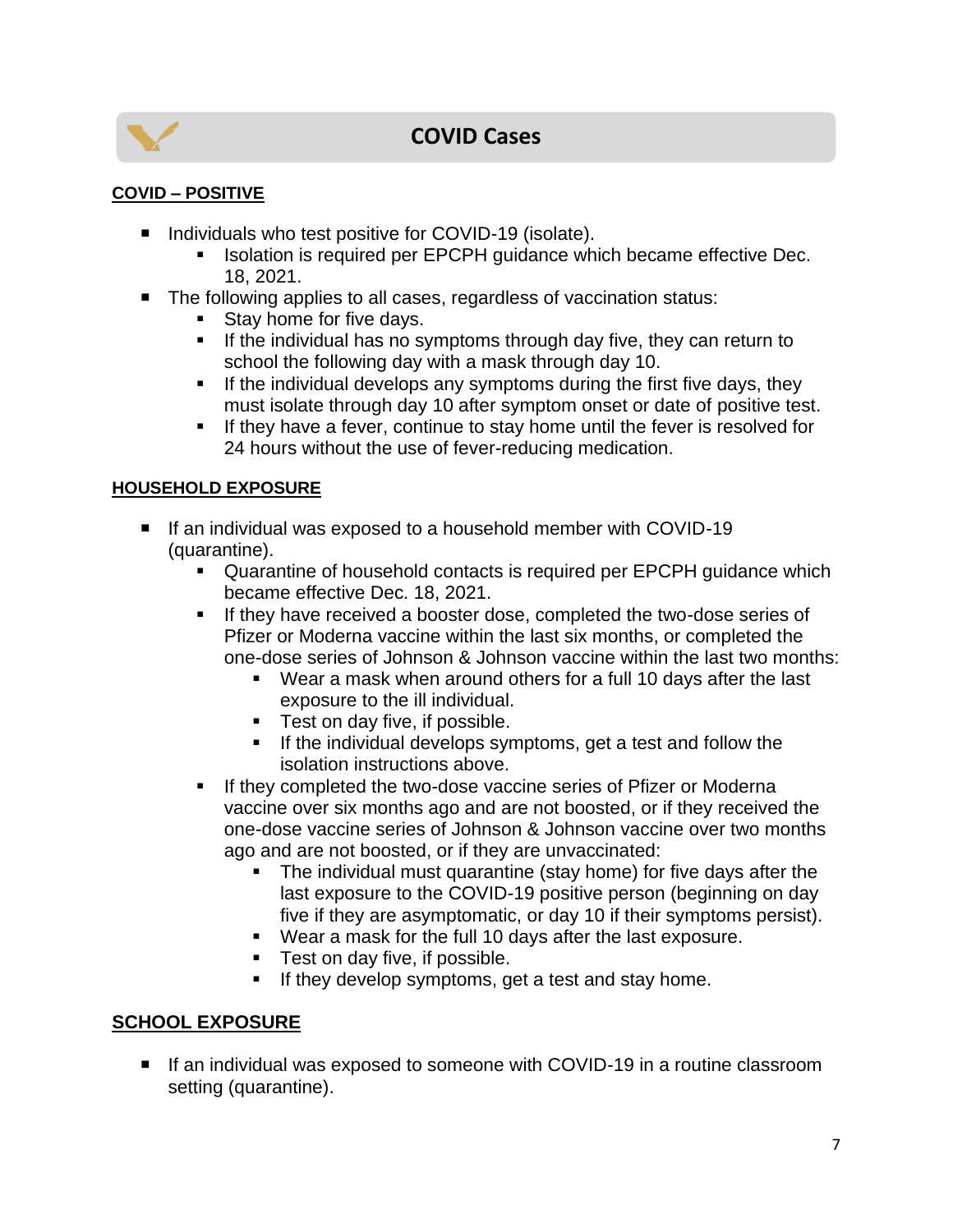- Quarantine is optional per EPCPH guidance which became effective Dec. 18, 2021.
- Monitor for symptoms for a full 14 days. If the individual becomes symptomatic, follow the isolation instructions above.
- Test on day five after exposure, if possible.

**At this time, The Vanguard School will not require all staff and students to wear masks in school buildings.** However, anyone is welcome to wear masks, and we strongly recommend the wearing of masks for individuals not fully vaccinated.

It is important to note the school may require the wearing of masks in the future, if we determine it is necessary to maintain our overarching goal of keeping students safe and in school. Determining factors may include:

- If the school were to experience an outbreak in one or more buildings based on our metric guidelines
- If we see a significant increase in overall positivity rates

Federal law mandates anyone riding public transportation, including school buses, be required to wear a mask. **For students of any age and staff riding school-provided transportation for any purpose (e.g., athletic events, activities, field trips, etc.), in alignment with the Federal mandate, face coverings are required**.

#### **Facial Coverings**

- We honor and respect the decisions of parents and staff when it comes to facial coverings, whether wearing one or not. Our buildings are expected to be welcoming and supportive of everyone, and we will uphold a positive culture throughout the school. Should mask mandates be put back in place by state or local public health agencies, we will communicate that information.
- Should you choose to have your child wear a mask, please follow these guidelines:
	- Any solid color and/or pattern is acceptable.
	- Characters (e.g., Mickey Mouse, Paw Patrol, etc.) are acceptable. Please steer away from any facial covering featuring writing, words, and/or logos unless it is The Vanguard School logo, colleges or universities, or sports teams.
	- Masks should not have embellishments such as sequins, glitter, three-dimensional art, etc.
	- Masks cannot feature political-related content (words and/or images), profanity (words and/or images), or any message and/or image deemed inappropriate or distracting.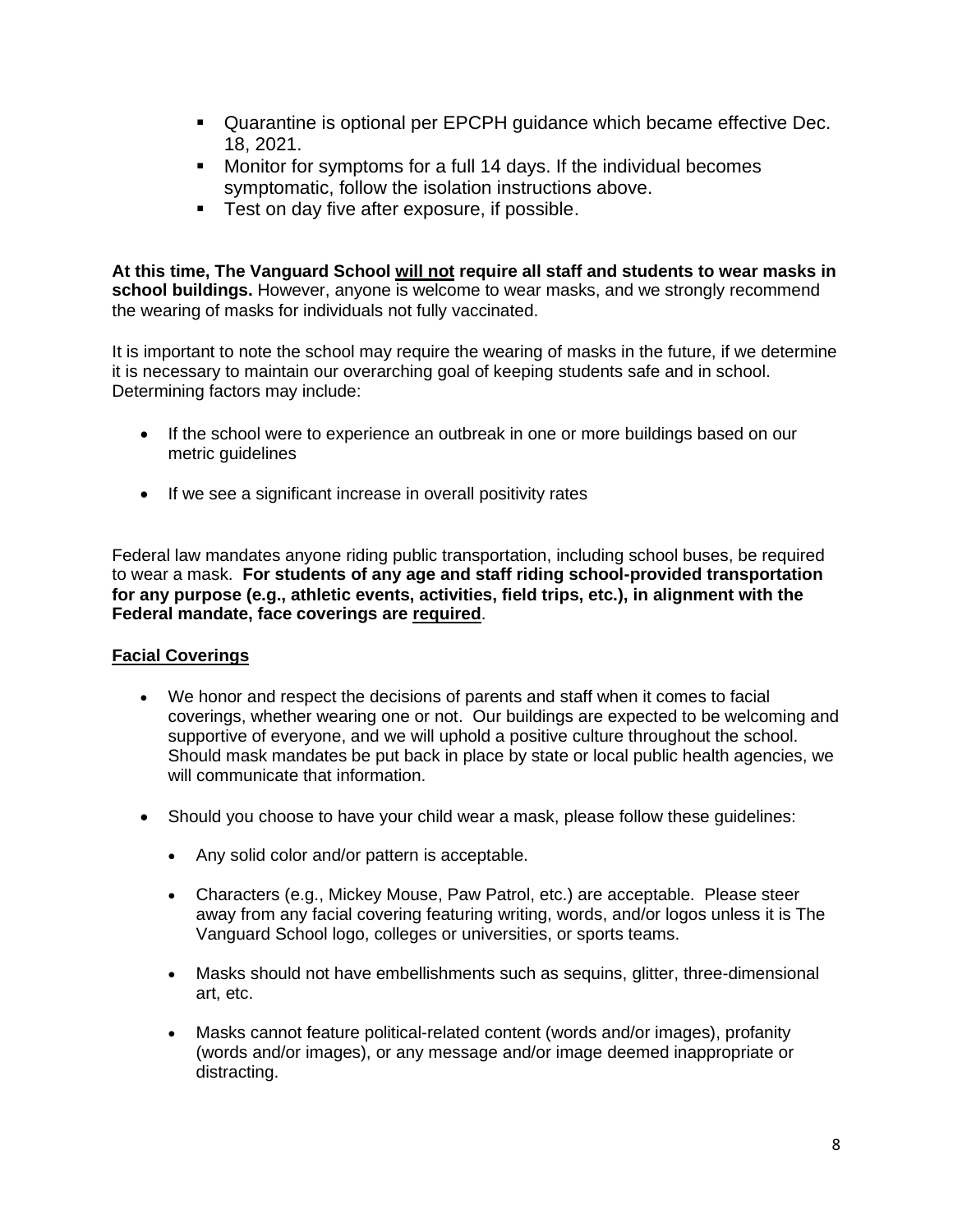• The overarching idea is that facial coverings should not create distraction or discord among staff or students. If you have any questions about what to wear, please err on the side of steering clear of anything that could be distracting, controversial, or divisive.

### **Physical Distancing**

The school will continue to practice physical distancing to the fullest extent possible while maintaining an appropriate learning environment. This may include limiting group sizes when appropriate.



## **Cleaning Protocol**

We have regular cleaning intervals throughout the day, especially focused on bathrooms. We are also deep cleaning every evening, establishing hygiene routines among our staff and students, and equipping each classroom with EPA registered disinfectants and cleaners to be used regularly on desks and other high traffic areas. We also utilize electrostatic sprayers for cleaning large areas more quickly.

The disinfectant that we are using is a product called Q.T.-3. This disinfectant is a product that we have been using in the school on a routine basis for some time and has received approval from the EPA for its effectiveness against SARS-CoV-2. The solution comes in a concentrated formula and is then diluted to 1 ounce per 1 gallon of water, so it is mild but still effective. Every classroom has a pre-diluted bottle of the disinfectant that teachers will use to spray each desk at the end of instruction and after the student has stood up from the desk. The solution is allowed to sit for a moment and is then wiped clean with paper towels. This process keeps the bottle of solution away from students and eliminates any contact.



## **Classrooms and Facilities**

- The use of shared items is being limited as much as possible. Items that may be shared are placed in bins and sanitized between uses.
- Students are reminded not to share any personal items.
- All classrooms have been provided with hand sanitizer or sanitizing wipes for daily staff and student use, and we have built-in routines for handwashing throughout the day.
- All classrooms have been equipped with two classroom-level air purifiers.
- The school received grant funding last spring for a major overhaul of our HVAC systems in every building to greatly improve effectiveness and efficiency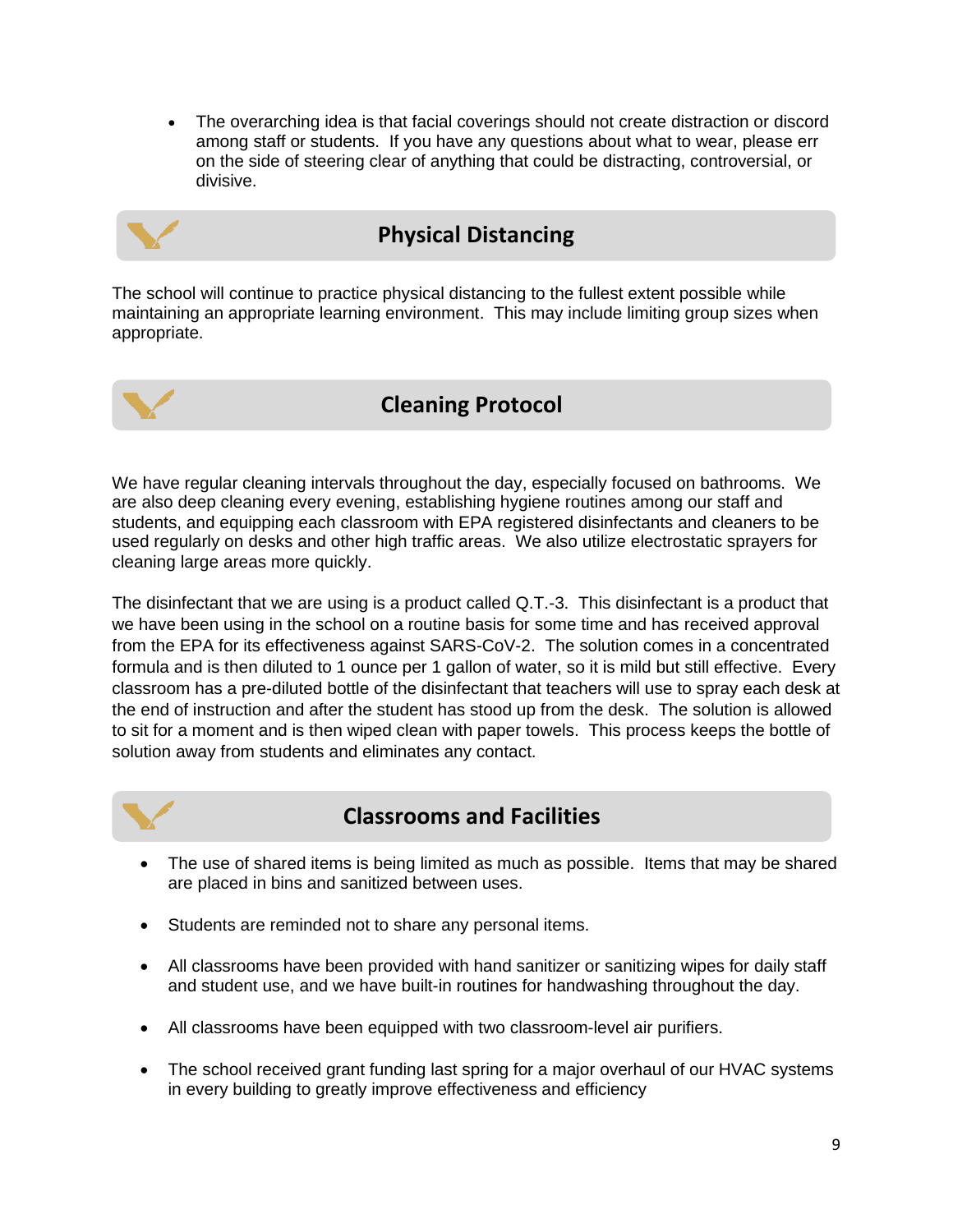#### **PE Safety:**

- All students have class outside as much as possible.
- Students will be cohorted to the greatest extent possible. .
- PE students will not share equipment or have contact with one another.
- Any equipment that is used by any student is sanitized between classes with the provided spray and paper towels.
- Teachers have been given hand sanitizer to have students use frequently during class and before they leave at the end of class.



## **Social and Emotional Wellness**

We are committed to supporting the social and emotional well-being of all students. If you have concerns about your child's emotional well-being, please contact your child's Assistant Principal who will support you or put you in contact with the appropriate school resources.



## **Distance Learning**

As a school, we are well-positioned to move into a remote or Hybrid Learning posture should state and county guidelines necessitate that we do, and we will continue to provide remote learning options to students during times when they are required to stay home based on COVID protocols. For more information on our plan, please **[click here](https://www.thevanguardschool.com/covid-19-response/distance-learning/)**.